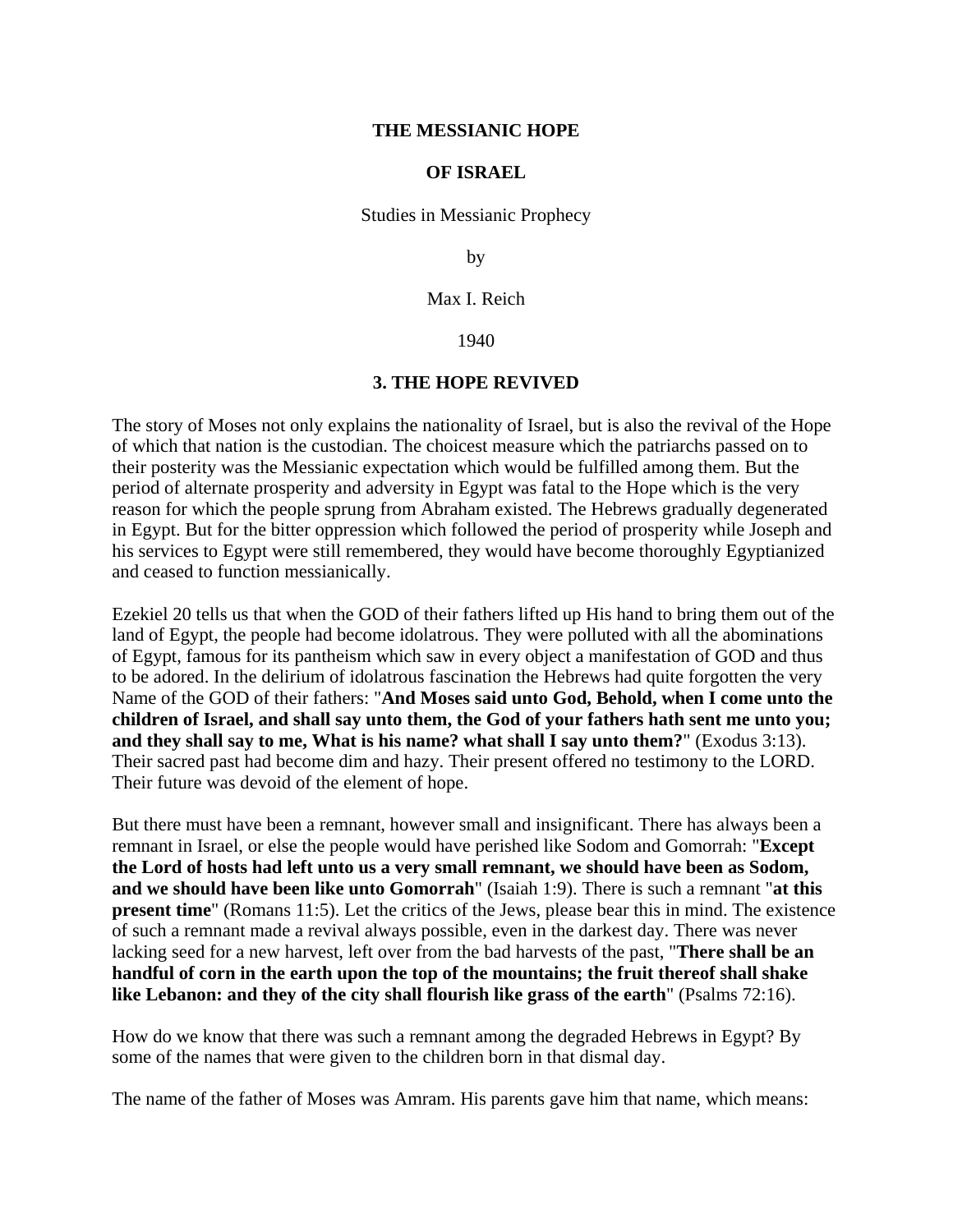"the people is high," because they believed in the destiny of Israel. They did not develop an inferiority complex on account of the shame put upon them by the Egyptians. Israel had a future. The Seed of the Woman and of Abraham, the dispenser of universal salvation and of peace, would arise from this people. Hold your heads up, ye downtrodden slaves!

And so the name of the mother of Moses: Jochebed. That means: "JEHOVAH is exalted." Then not Ra or Isis, or the innumerable gods of Egypt, including not only sun, moon and stars, but also cats, dogs, beetles, in whose honor marvellous temples had been erected, were to be worshipped. JEHOVAH had not temple, or altar, or prophet, or priest in Egypt. But in due time He would execute judgment against all the gods of Egypt, as He afterwards declared to Pharaoh. So the grandparents of Moses had faith in the ultimate victory of the GOD of Israel.

Into such an atmosphere of faith in a dark day Moses was born, miraculously preserved alive that he might be the type and earnest as a Mediator-prophet, of One greater yet. And little did the King of Egypt dream that he was actually educating the future champion of the people he meant to destroy. But GOD always makes his enemy look ridiculous. Pharaoh was but the unconscious instrument of Satan who hated the people out of whom his conqueror was to arise: "**And when the dragon saw that he was cast unto the earth, he persecuted the woman which brought forth the man child**" (Rev. 12:13). He has always had a special grudge against the national mother of the Messiah.

The personality of Moses towers aloft above all others. As a prophet he had unique relations with the LORD: "**And he said, Hear now my words: If there be a prophet among you, I the Lord will make myself known unto him in a vision, and will speak unto him in a dream. My servant Moses is not so, who is faithful in all mine house. With him will I speak mouth to mouth, even apparently, and not in dark speeches: and the similitude of the Lord shall he behold: wherefore then were ye not afraid to speak against my servant Moses?**" (Numbers 12:6-8) And he became the mediator through whom GOD effected redemption for His oppressed people. "*By faith*" he had identified himself when their fortunes were at the lowest. *To sight* they must have been most unattractive, but to faith they were GOD's elect vessel for the bringing in of salvation. GOD was preparing them to be the channels of salvation to the world, as our LORD said at the well of Sychar: "**Salvation is of the Jews**." And again "*by faith*" Moses celebrated the first Passover. The people observed the rite of the sprinkling of the blood of the lamb. But Moses did it by faith in the greater Passover in the precious blood of the LAMB of GOD, without blemish and without spot. For GOD "**made known his ways unto Moses, his acts unto the children of Israel**" (Psalms 103:7). They saw His mighty doings, but Moses had spiritual insight into His counsels. He foresaw the Messiah as Mediator-prophet of Israel in the end-time, to lead them out of the bondage to sin into the fullness of the blessing of His glorious realm of divine good. Hence "**the song of Moses... and the song of the Lamb**" are properly linked together in Revelation 15.

# **(1) The Prophet Like Unto Moses**

It was as Moses was about to leave the flock which he had tended so wisely and patiently those forty years, knowing that the people would feel bereaved, that he left behind the wonderful promise concerning another prophet, resembling him, who would be the Mediator between them and Israel. As is recorded: "**The Lord thy God will raise up unto thee a Prophet from the**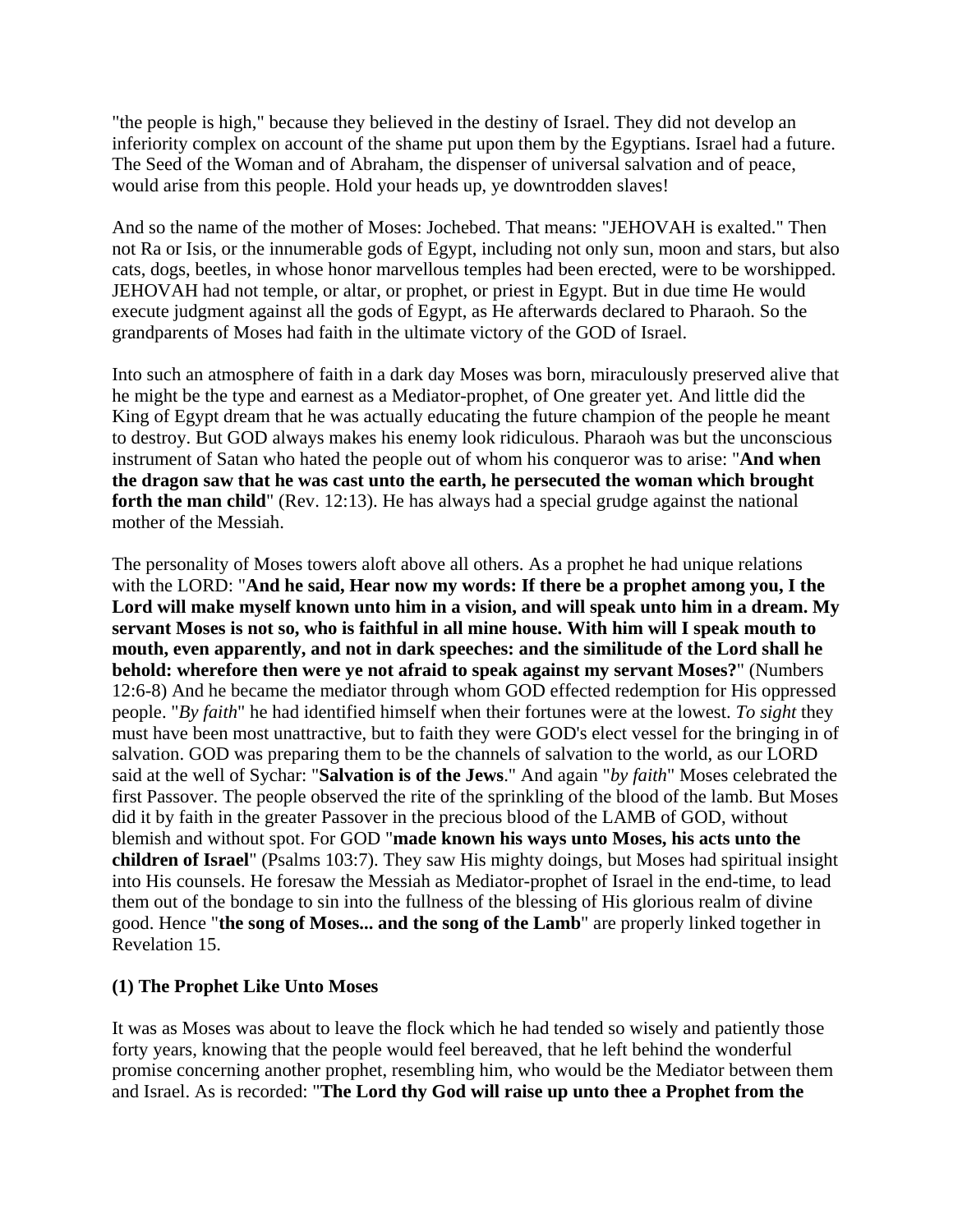**midst of thee, of thy brethren, like unto me; unto him ye shall hearken; According to all that thou desiredst of the Lord thy God in Horeb in the day of the assembly, saying, Let me not hear again the voice of the Lord my God, neither let me see this great fire any more, that I die not. And the Lord said unto me. They have well spoken that which they have spoken. I will raise them up a Prophet from among their brethren, like unto thee, and will put my words in his mouth; and he shall speak unto them all that I shall command him. And it shall come to pass, that whosoever will not hearken unto my words which he shall speak in my name, I will require it of him**" (Deuteronomy 18:15-19).

At Sinai, where GOD spoke directly from Heaven to the people, they could not endure to hear that awful voice. The people asked for a mediator, and GOD granted them their request: "**And they said unto Moses, Speak thou with us, and we will hear: but let not God speak with us, lest we die**" (Exodus 20:19) and "**And it came to pass, when ye heard the voice out of the midst of the darkness, (for the mountain did burn with fire,) that ye came near unto me, even all the heads of your tribes, and your elders; And ye said, Behold, the Lord our God hath shewed us his glory and his greatness, and we have heard his voice out of the midst of the fire: we have seen this day that God doth talk with man, and he liveth. Now therefore why should we die? for this great fire will consume us: if we hear the voice of the Lord our God any more, then we shall die**" (Deuteronomy 5:23-25). Moses predicted that a similar mediator would be granted in the future. It would be a solemn matter to reject His word. The apostle Peter, quoting this prophecy in Acts 3, applies the warning as involving excision from the people of GOD, from Israel. This terrible judgment has indeed befallen the unbelieving Jewish people. They are like branches cut off from their own olive-tree. They are no longer "**the Israel of God**."

The attempt has been made to weaken the Messianic application of the prophecy by referring it to a succession of prophetic men who would be divine spokesmen to their generation. But the singular is retained throughout in the prediction. Moses clearly had one special prophetic personality, who would be like unto himself. Moses, we know, was the one chosen mediator of the Torah; the builder of the tabernacle of witness, and by whose ministry the LORD became "**King in Jeshurun**" (Deuteronomy 33:4-5). Among the successors in the prophetic ministry none were like unto Moses. In the postscript to Deuteronomy, believed (by some) to have been added by Ezra, as the spirit of prophecy was about to pass from Israel, it is definitely stated, that a Moses-like prophet had not arisen in Israel: "**And there arose not a prophet since in Israel like unto Moses, whom the Lord knew face to face**" (Deuteronomy 34:10).

The early Christians made much of the parting words of Moses concerning this great prophet to come. Peter, commenting in Acts said, "**For Moses truly said unto the fathers, A prophet shall the Lord your God raise up unto you of your brethren, like unto me; him shall ye hear in all things whatsoever he shall say unto you. And it shall come to pass, that every soul, which will not hear that prophet, shall be destroyed from among the people. Yea, and all the prophets from Samuel and those that follow after, as many as have spoken, have likewise foretold of these days**" (Acts 3:22-24), where this prophet is distinguished from all others since the days of Samuel.

Read the words of Stephen when before the Sanhedrin, declaring that JESUS was that predicted prophet: "**To whom our fathers would not obey, but thrust him from them, and in their**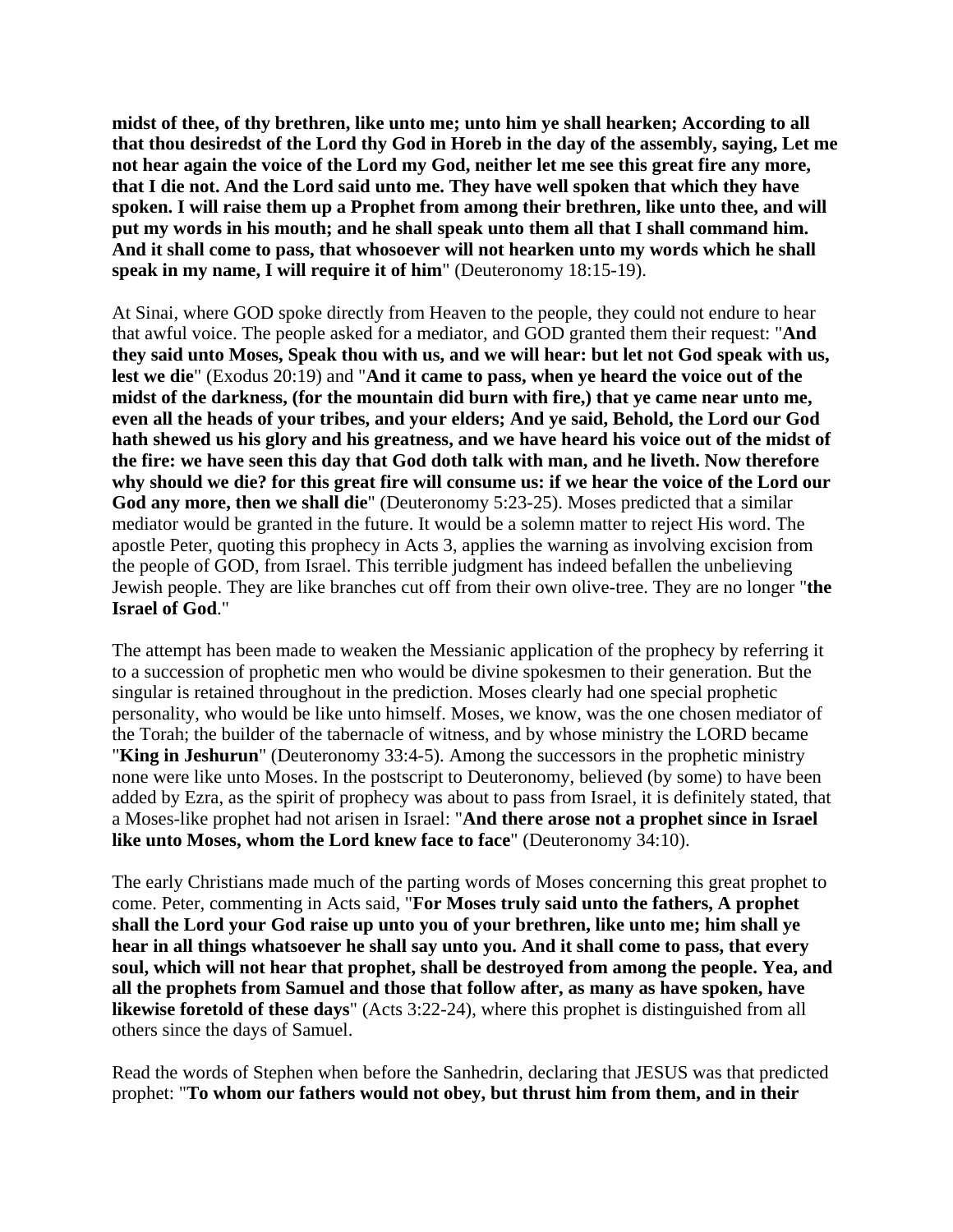**hearts turned back again into Egypt**" (Acts 7:39). So we read the testimony of the young convert Philip to Nathaniel: "**And Nathanael said unto him, Can there any good thing come out of Nazareth? Philip saith unto him, Come and see**" (John 1:46), the confession of the woman of Sychar: "**The woman saith unto him, I know that Messiah cometh, which is called Christ: when he is come, he will tell us all things**" (John 4:25), and finally our Lord's own use of the prophecy under consideration: "**He that rejecteth me, and receiveth not my words, hath one that judgeth him: the word that I have spoken, the same shall judge him in the last day. For I have not spoken of myself; but the Father which sent me, he gave me a commandment, what I should say, and what I should speak**" (John 12:48-49).

Reading the prophecy in its connection we find it stands in contrast to the eight ways in which the world of darkness speaks to man. GOD speaks to man by and in a Man. Thus we have two voices out of the invisible world in Deuteronomy 18:9-22. From the beginning GOD meant to speak to man (John 1:1). He spoke to man in the days of his primeval innocence. Again He spoke after man fell. But in the meantime man lends his ear to the whisperings of the serpent, the slanderer of GOD to man, and man has believed his lies, as sweet as honey, but conveying deadly poison to the soul. Now GOD has spoken in a Man, His Son in manhood: "**A Prophet . . . of thy brethren**" - as Hebrews 2:17 tells us: "**in all things it behooved him to be made like unto his brethren**." We have no need to turn to the mediums of the world of darkness, survivals of pagan delusions. The light of Heaven shines for us in the face of JESUS CHRIST, the One Mediator between GOD and Man.

# **(2) The Star and Sceptre From Jacob**

We cannot leave the period when Moses was the Mediator of the Old Covenant without noticing prophecy given under very different circumstances than those already considered, by a Gentile, to whom it was permitted to look into the future of the people of divine choice, and their history in connection with the Messiah.

The deliverance of Israel out of Egypt was more than an historical event. It had religious significance. It placed Israel in opposition to the pagan world from henceforth. What will be most likely the course and the end of this conflict? The prophecy of Balaam in Numbers 24 gives the answer.

Balaam's oracles fall into four groups and in them the future development of the spiritual kingdom of GOD first established in Israel is foreseen (See Numbers 23:7-10, 18-24; 24:3-9; 15- 24). With his spiritual eyes divinely opened Balaam saw a *Star* come out of Jacob and a *Sceptre* arise from Israel.

This gentile prophet saw Israel finally victorious over the world of pagan nations, Moab, Edom, Amalek, Assur, Eber, the maritime power of Chittim, the last of the gentile conquerors, the Roman empire, come with the range of his vision. "**Out of Jacob shall come he that shall have dominion**." He has the last word. "**when God doeth this**" (verse 23). Not by the sword but by the Word will this Ruler win out. This is an echo of the Shiloh prophecy. The obedience of the peoples to Shiloh is a willing surrender. His methods are peaceable, as His name implies. And it is also an anticipation of the visions of Daniel, which expand this oracle of Balaam. The goal of history is the supplanting of the *beast-Kingdom* by that of *the Son of Man from Heaven* (Daniel